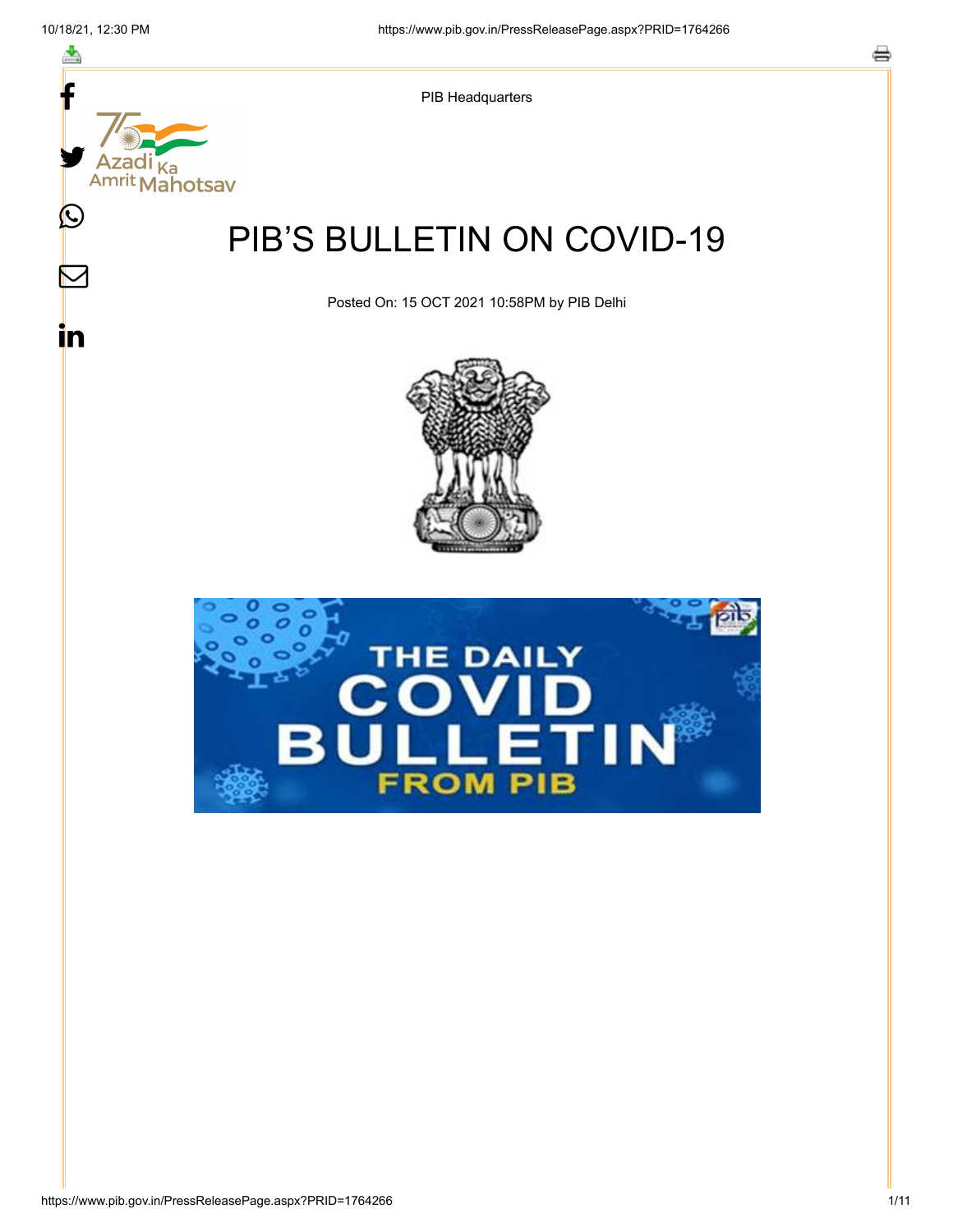У.

 $\bigcirc$ 

 $\overline{\nabla}$ 

in

- **97.14 Cr. vaccine doses have been administered so far under Nationwide Vaccination Drive**
- **16,862 new cases in the last 24 hours**
- **Recovery Rate currently at 98.07%; Highest since March 2020**
- **19,391 recoveries in the last 24 hours increases Total Recoveries to 3,33,82,100**

• **Active cases account for less than 1% of total cases, currently at 0.60%; Lowest since March 2020**

- **India's Active caseload stands at 2,03,678; lowest in 216 days**
- **Weekly Positivity Rate (1.42%) less than 3% for last 112 days**
- **Daily positivity rate (1.43%) less than 3% for last 46 days**
- **58.88 cr Total Tests conducted so far**

#### **#Unite2FightCorona#IndiaFightsCorona**

### **PRESS INFORMATION BUREAU**

### **MINISTRY OF INFORMATION & BROADCASTING**

#### **GOVERNMENT OF INDIA**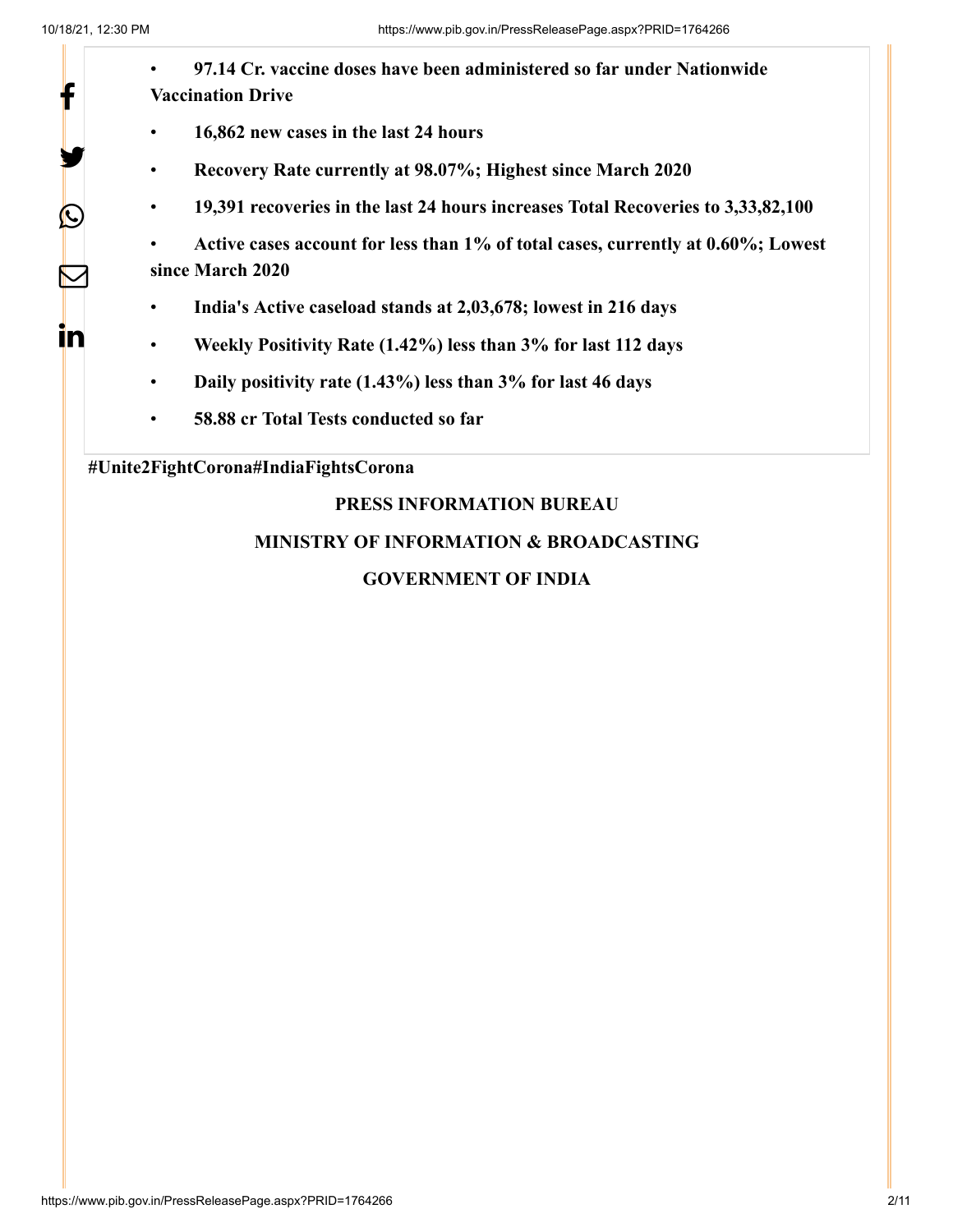y.

 $\bigcirc$ 

 $\boldsymbol{\nabla}$ 

in

10/18/21, 12:30 PM https://www.pib.gov.in/PressReleasePage.aspx?PRID=1764266



# **India's VACCINATION drive** crosses 97.14 CRORE mark of administered doses.

#We4Vaccine #LargestVaccinationDrive

**India's Cumulative COVID-19 Vaccination Coverage exceeds 97.14 Cr**

**Recovery Rate currently at 98.07%; Highest since March 2020**

**16,862 New Cases reported in the last 24 hours**

**India's Active Caseload (2,03,678) is 0.60% of Total Cases**

**Weekly Positivity Rate (1.42%) less than 3% for last 112 days**

**With the administration of 30,26,483 vaccine doses in the last 24 hours, India's COVID-19 vaccination coverage has exceeded 97.14 Cr (97,14,38,553) as per provisional reports till 7 am today. This has been achieved through 95,66,873sessions.**

**The break-up of the cumulative figureas per the provisional report till 7 am today include:**

**Cumulative Vaccine Dose Coverage**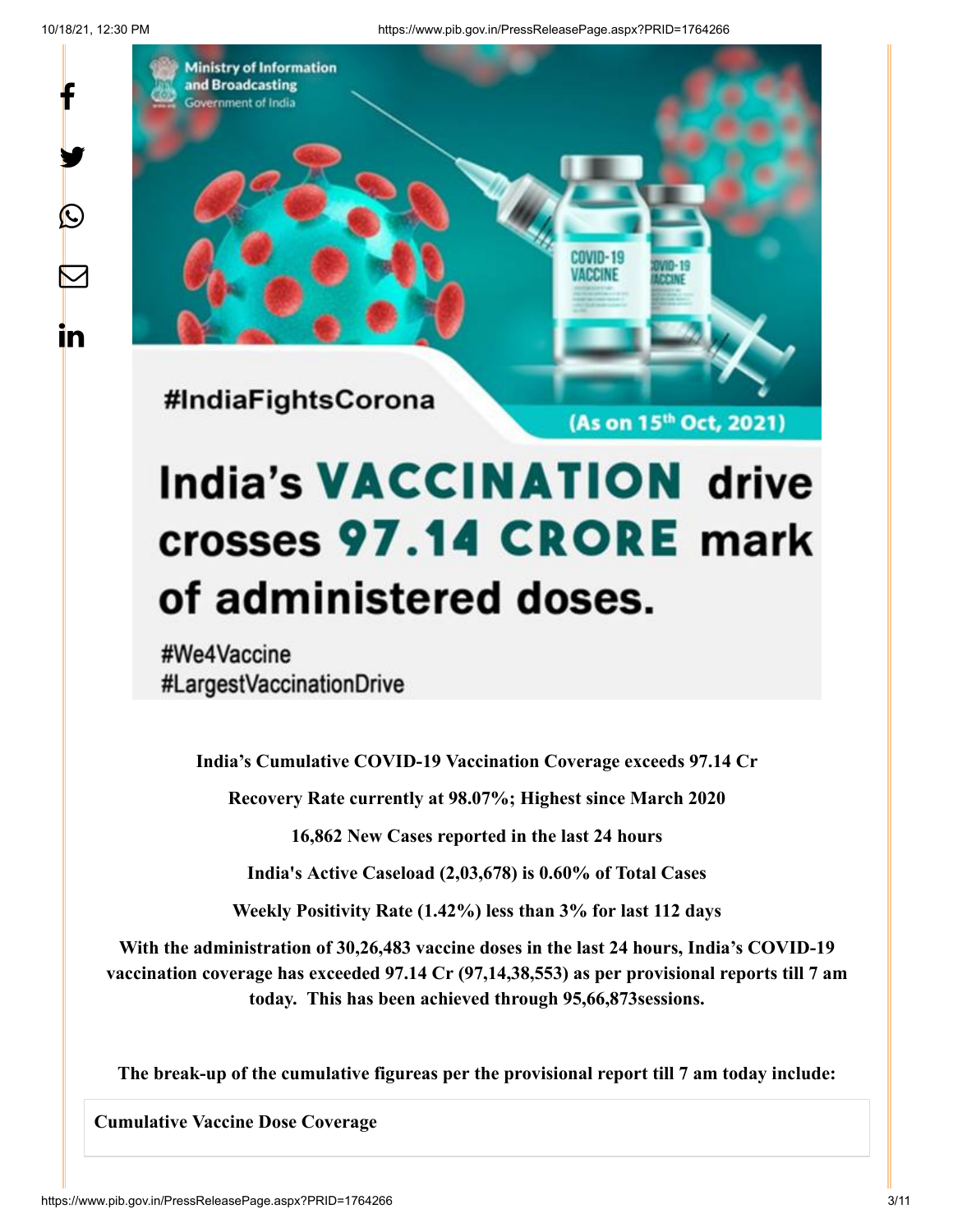| f<br>$\mathbf{\Omega}$ | <b>HCWs</b>           | 1 <sup>st</sup> Dose | 1,03,75,695     |
|------------------------|-----------------------|----------------------|-----------------|
|                        |                       | $2nd$ Dose           | 90,66,113       |
|                        | <b>FLWs</b>           | $1st$ Dose           | 1,83,61,142     |
|                        |                       | $2nd$ Dose           | 1,54,84,841     |
| in                     | Age Group 18-44 years | $1st$ Dose           | 39, 11, 64, 632 |
|                        |                       | $2nd$ Dose           | 10,81,79,876    |
|                        | Age Group 45-59 years | $1st$ Dose           | 16,72,35,490    |
|                        |                       | 2 <sup>nd</sup> Dose | 8,52,83,655     |
|                        | Over 60 years         | $1st$ Dose           | 10,54,86,278    |
|                        |                       | $2nd$ Dose           | 6,08,00,831     |
|                        | <b>Total</b>          |                      | 97, 14, 38, 553 |

**The recovery of 19,391 patients in the last 24 hours has increased the cumulative tally of recovered patients (since the beginning of the pandemic) to 3,33,82,100.**

**Consequently, India's recovery rate stands at 98.07%. Recovery Rate is currently at its highest peak since March 2020**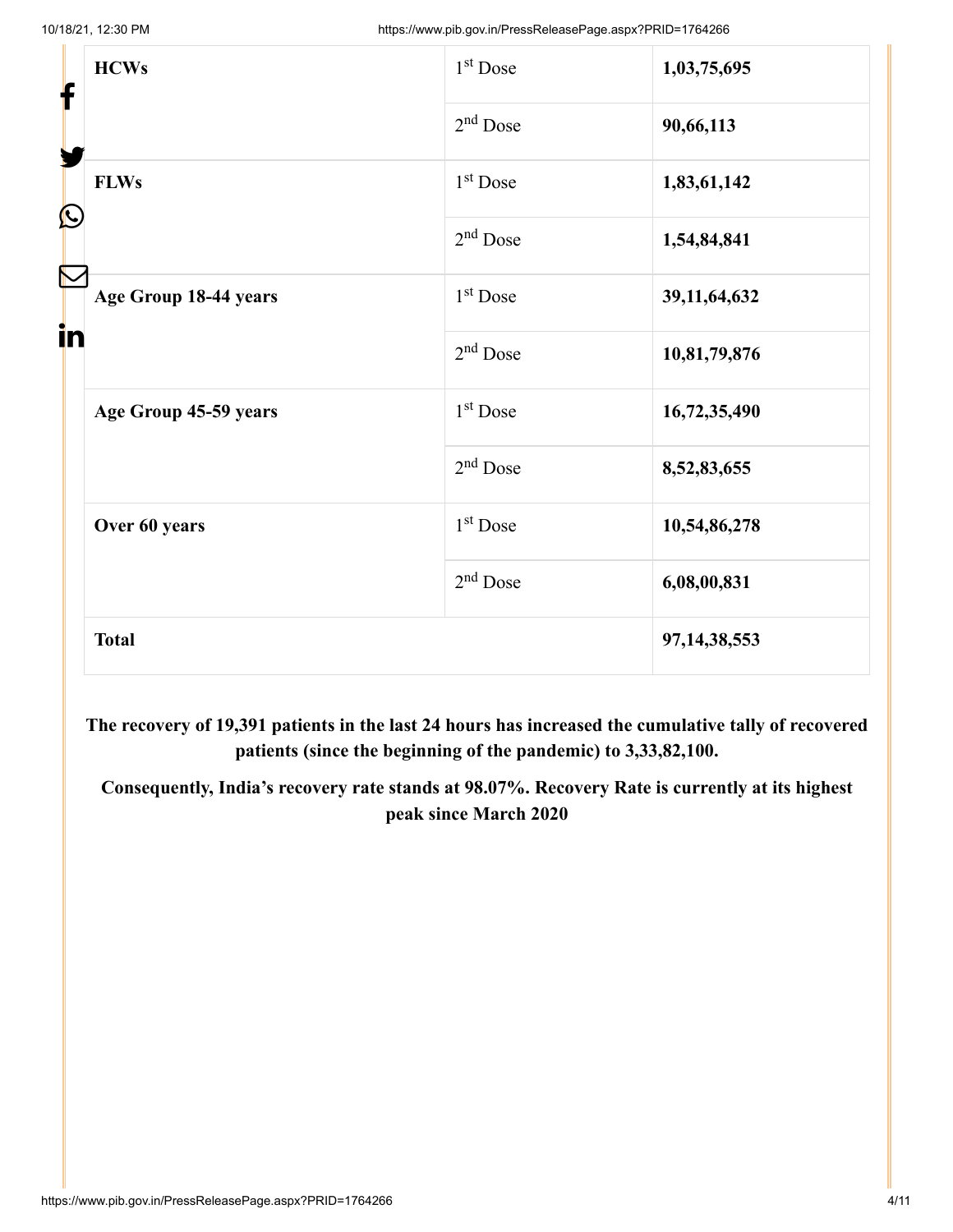10/18/21, 12:30 PM https://www.pib.gov.in/PressReleasePage.aspx?PRID=1764266



**Sustained and collaborative efforts by the Centre and the States/UTs continue the trend of less than 50,000 Daily New Cases that is being reported for 110 consecutive days now.**

**16,862 new cases were reported in the last 24 hours**



**The Active Caseload is presently 2,03,678, which is the lowest in 216 days.Active cases presently constitute 0.60% of the country's total Positive Cases**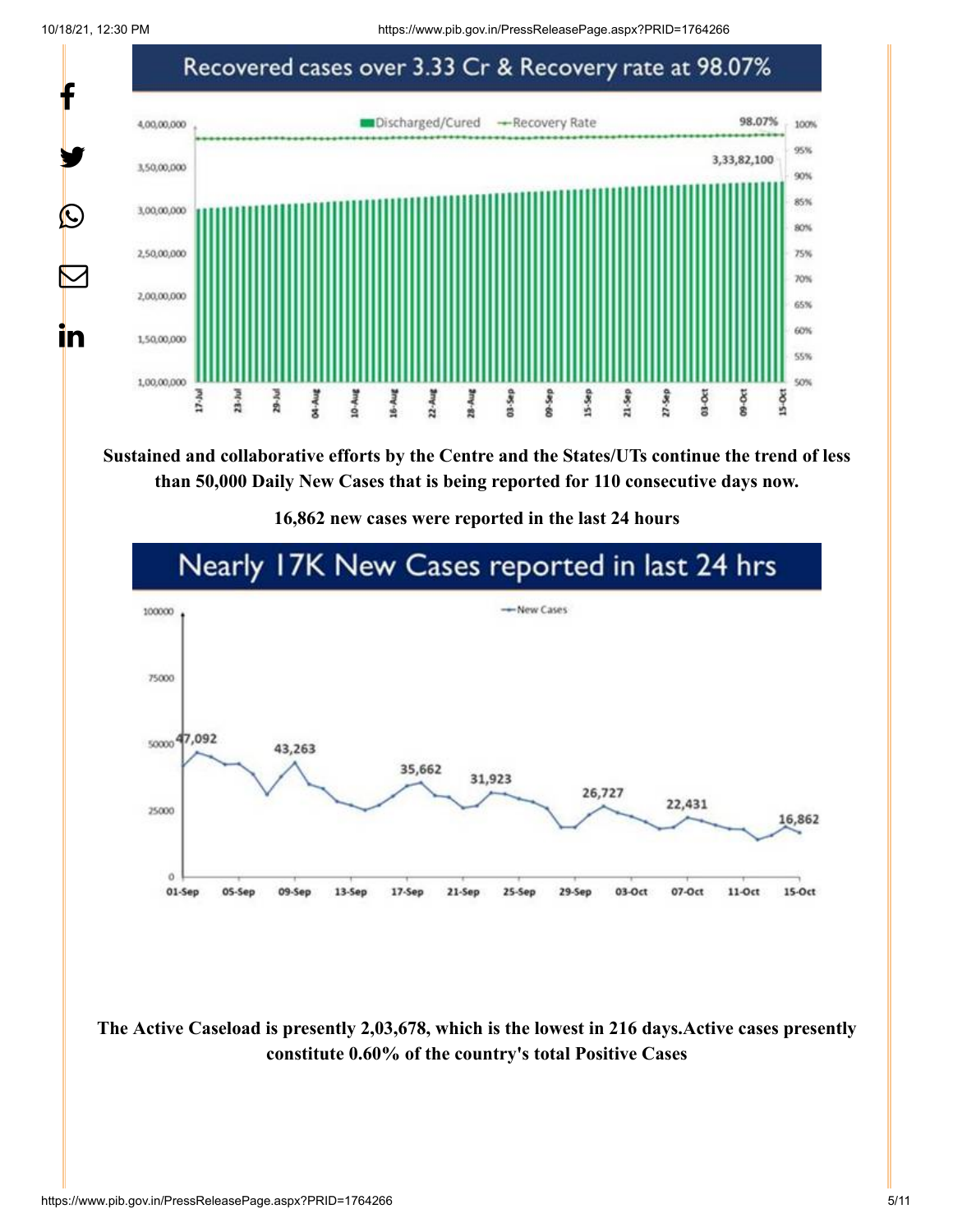10/18/21, 12:30 PM https://www.pib.gov.in/PressReleasePage.aspx?PRID=1764266





**The testing capacity across the country continues to be expanded. The last 24 hours saw a total of11,80,148tests being conducted. India has so far conducted over 58.88 Cr (58,88,44,673) cumulative tests.**

**While testing capacity has been enhanced across the country, Weekly Positivity Rate at 1.42% remains less than 3% for the last 112 days now. The Daily Positivity rate reported to be1.43%. The daily Positivity rate has remained below3% for last 46 days and below 5% for 129 consecutive days now.**



Details: **<https://www.pib.gov.in/PressReleasePage.aspx?PRID=1764105>**

**Update on COVID-19 Vaccine Availability in States/UTs**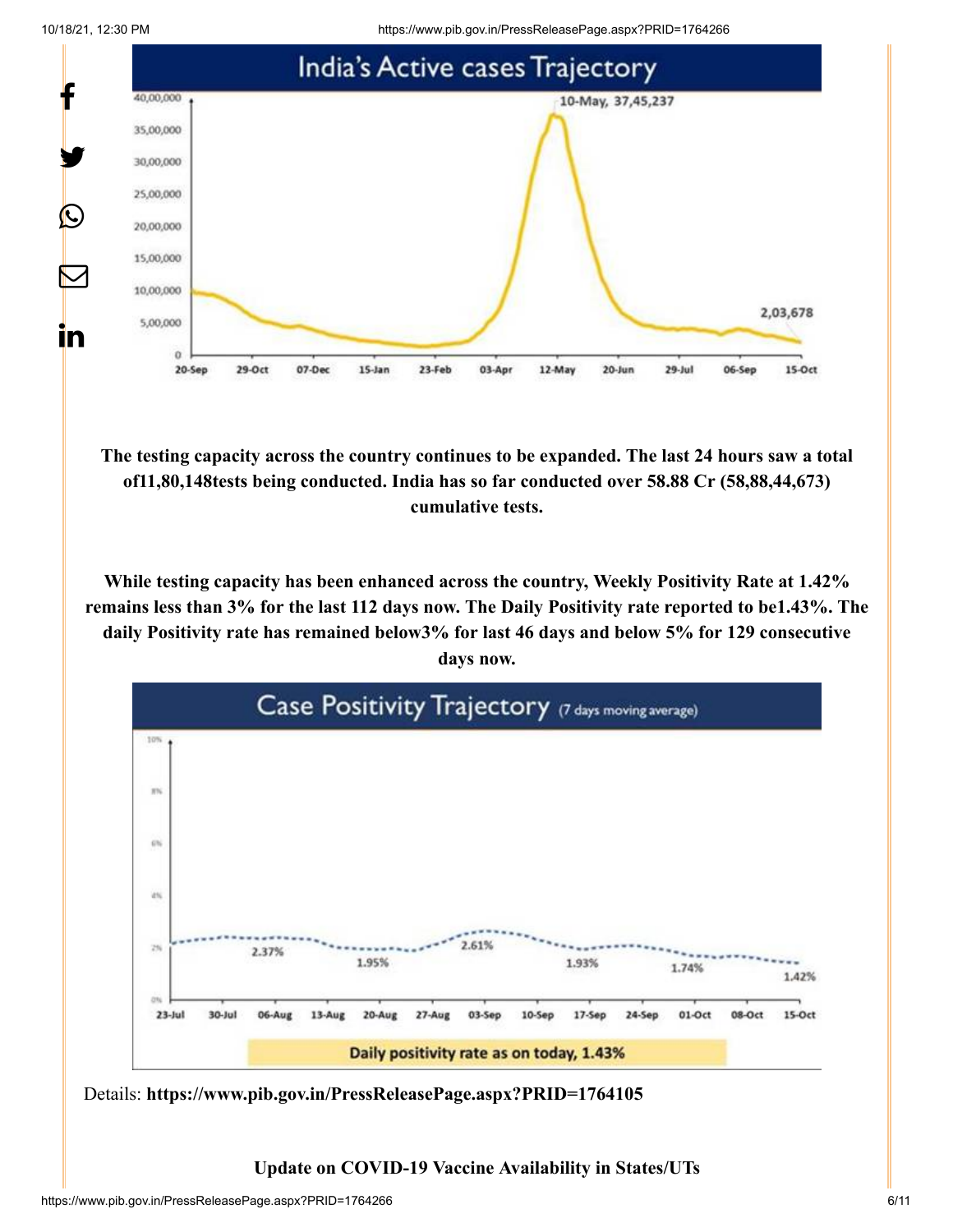y.

 $\bm{\mathcal{Q}}$ 

#### **More than 100Crore vaccine doses provided to States/UTs**

**More than 10.53 Crore balance and unutilized vaccine doses still available with States/UTs**

**The Union Government is committed to accelerating the pace and expanding the scope of COVID-19 vaccination throughout the country. The new phase of universalization of COVID-19 vaccination commenced from 21st June 2021. The vaccination drive has been ramped up through availability of more vaccines, advance visibility of vaccine availability to States and UTs for example in the state of the vaccines, advance visibility of vaccine availability to**  $\mathbf{R}_{\text{enabling}}$  **better planning by them, and streamlining the vaccine supply chain.** 

**As part of the nationwide vaccination drive, Government of India has been supporting the States and UTs by providing them COVID Vaccines free of cost. In the new phase of the universalization of the COVID19 vaccination drive, the Union Government will procure and supply (free of cost) 75% of the vaccines being produced by the vaccinemanufacturers in the country to States and UTs**

| <i>VACCINE DOSES</i>     | (As on 15th October 2021) |
|--------------------------|---------------------------|
| <b>SUPPLIED</b>          | 1,00,35,96,665            |
| <b>BALANCE AVAILABLE</b> | 10,53,11,155              |

**More than 100 crore (1,00,35,96,665) vaccine doses have been provided to States/UTs so far through Govt of India (free of cost channel) and through direct state procurement category.**

**More than 10.53Cr (10,53,11,155) balance and unutilized COVID Vaccine doses are still available with the States/UTs to be administered.**

Details: **<https://www.pib.gov.in/PressReleasePage.aspx?PRID=1764099>**

**Important Tweets**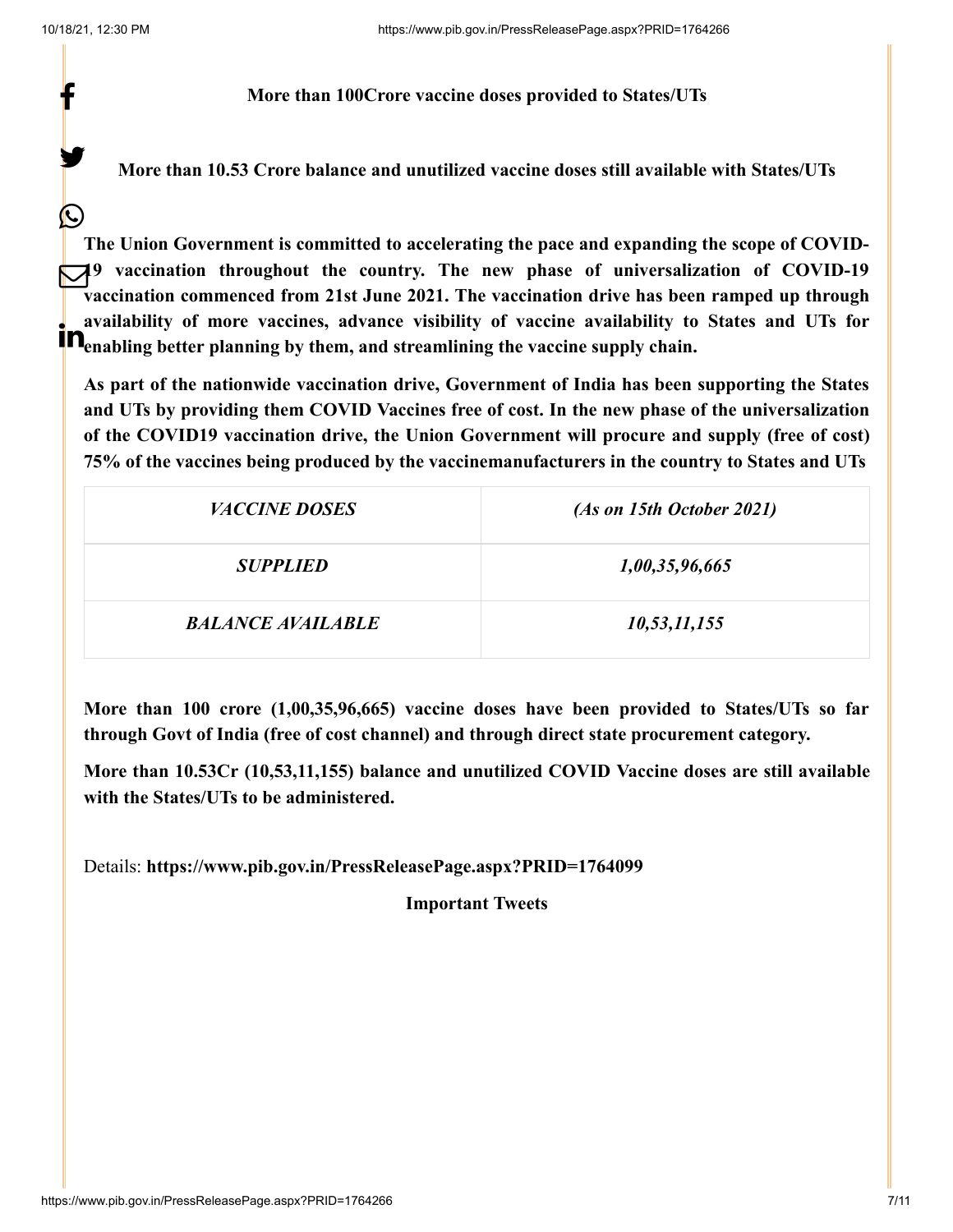У.

 $\bigcirc$ 

 $\boldsymbol{\mathsf{Z}}$ 

<u>in</u>

[#IndiaFightsCorona](https://twitter.com/hashtag/IndiaFightsCorona?src=hash&ref_src=twsrc%5Etfw):

 $\gamma$ India registered more than 19 Thousand (19,391) [#COVID19](https://twitter.com/hashtag/COVID19?src=hash&ref_src=twsrc%5Etfw) recoveries in the last 24 hours.

✅Together, we can win the battle against COVID-19.

→[#StaySafe](https://twitter.com/hashtag/StaySafe?src=hash&ref_src=twsrc%5Etfw) and follow [#COVIDAppropriateBehaviour](https://twitter.com/hashtag/COVIDAppropriateBehaviour?src=hash&ref_src=twsrc%5Etfw) [#Unite2FightCorona](https://twitter.com/hashtag/Unite2FightCorona?src=hash&ref_src=twsrc%5Etfw)[@MoHFW\\_INDIA](https://twitter.com/MoHFW_INDIA?ref_src=twsrc%5Etfw) [pic.twitter.com/dwEbFm6Pg4](https://t.co/dwEbFm6Pg4)

— #IndiaFightsCorona (@COVIDNewsByMIB) [October 15, 2021](https://twitter.com/COVIDNewsByMIB/status/1448934933142007816?ref_src=twsrc%5Etfw)

[#IndiaFightsCorona](https://twitter.com/hashtag/IndiaFightsCorona?src=hash&ref_src=twsrc%5Etfw):

 $\gamma$ More than 30 lakh (30,26,483) vaccine doses administered in the last 24 hours.

 $\rightarrow$  Together we can win the battle against [#COVID19](https://twitter.com/hashtag/COVID19?src=hash&ref_src=twsrc%5Etfw)[.#We4Vaccine](https://twitter.com/hashtag/We4Vaccine?src=hash&ref_src=twsrc%5Etfw)[#LargestVaccinationDrive](https://twitter.com/hashtag/LargestVaccinationDrive?src=hash&ref_src=twsrc%5Etfw)[#Unite2FightCorona](https://twitter.com/hashtag/Unite2FightCorona?src=hash&ref_src=twsrc%5Etfw) [pic.twitter.com/te7zvZos1E](https://t.co/te7zvZos1E)

— #IndiaFightsCorona (@COVIDNewsByMIB) [October 15, 2021](https://twitter.com/COVIDNewsByMIB/status/1448890249094987777?ref_src=twsrc%5Etfw)

Update on [#COVID19](https://twitter.com/hashtag/COVID19?src=hash&ref_src=twsrc%5Etfw)

- ▪️ 16,862 new cases, 19,391 recoveries in the last 24 hours
- ▪️ Recovery rate is currently at 98.07%
- 58.88 crore total tests conducted so far[#IndiaFightsCorona](https://twitter.com/hashtag/IndiaFightsCorona?src=hash&ref_src=twsrc%5Etfw)

Read: <https://t.co/nBYRahf2Bw> [pic.twitter.com/sV2hyNj8l4](https://t.co/sV2hyNj8l4)

— PIB India (@PIB\_India) [October 15, 2021](https://twitter.com/PIB_India/status/1448878654889496576?ref_src=twsrc%5Etfw)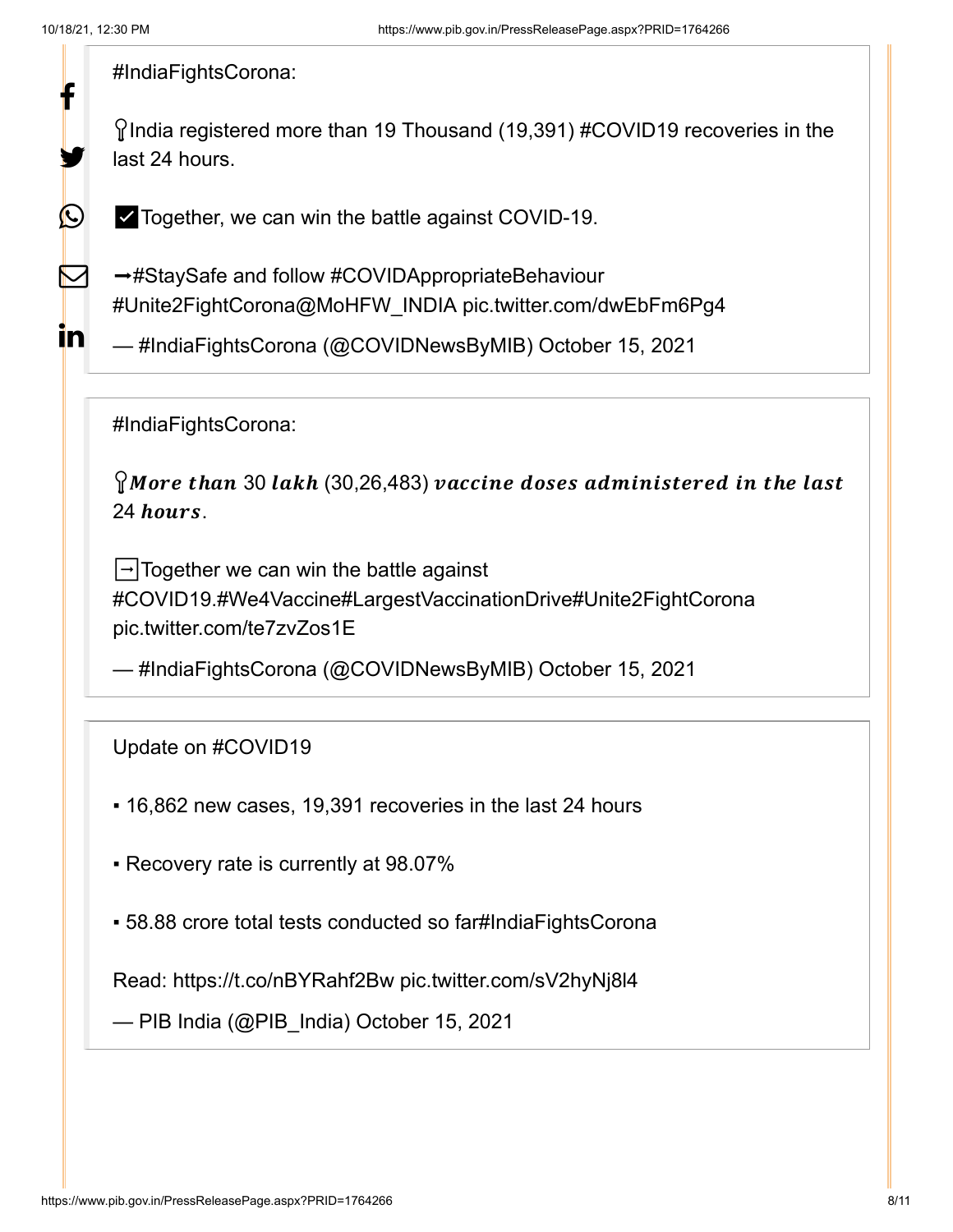

**AS**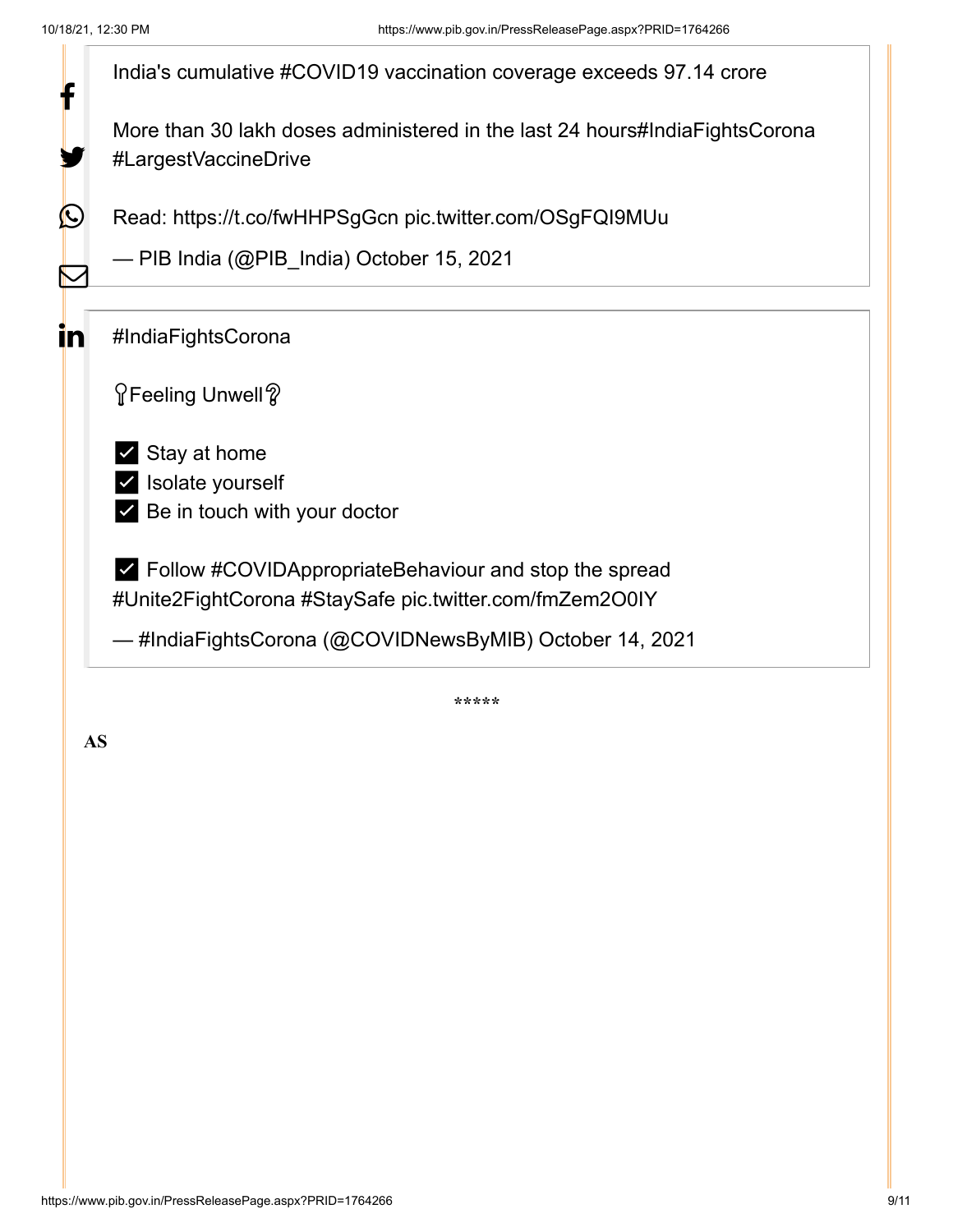

in

(Release ID: 1764266) Visitor Counter : 117

Read this release in: [Urdu](https://pib.gov.in/PressReleasePage.aspx?PRID=1764536) , [Hindi](https://pib.gov.in/PressReleasePage.aspx?PRID=1764278) , [Manipuri](https://pib.gov.in/PressReleasePage.aspx?PRID=1764311)